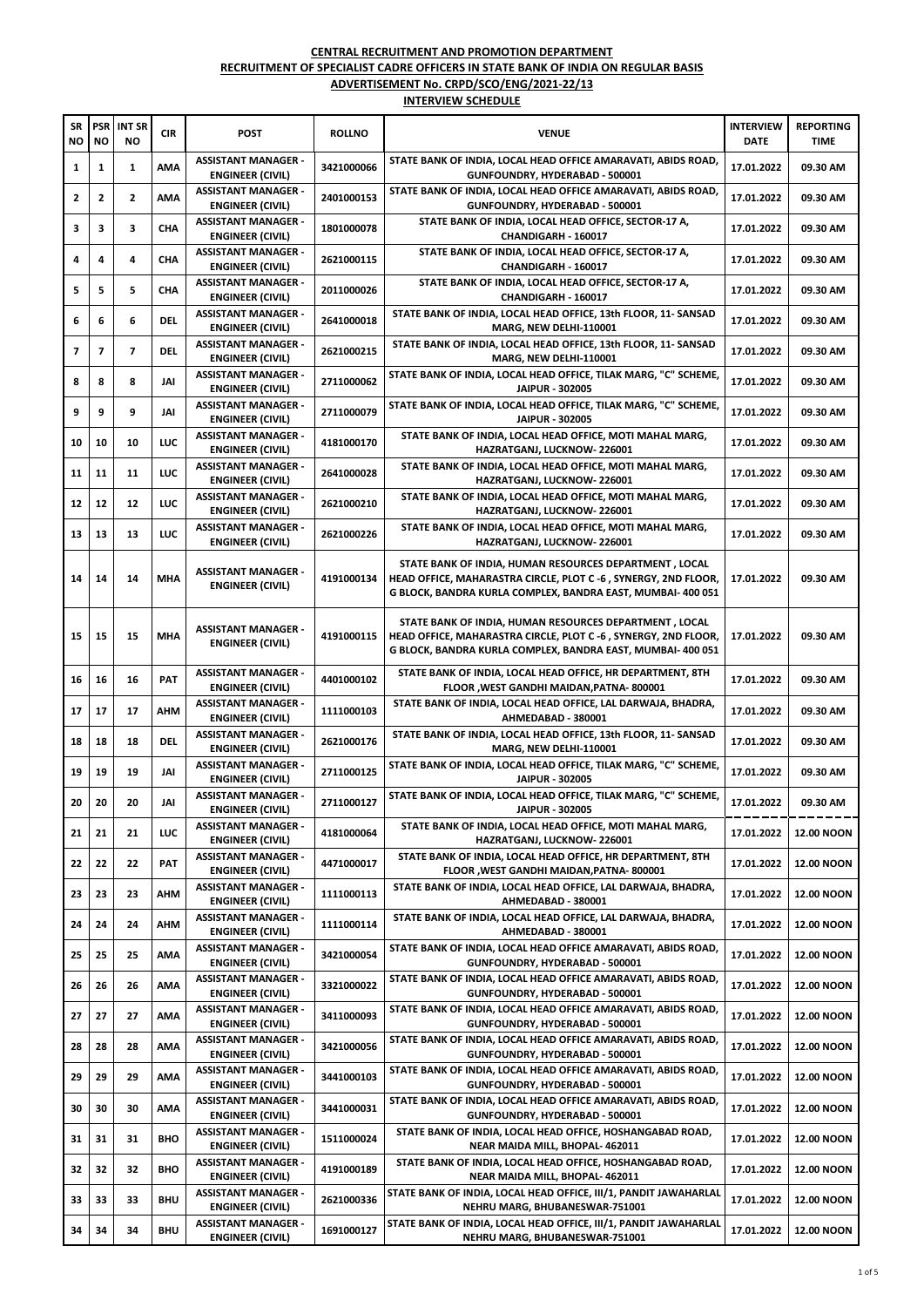| SR<br>NΟ | <b>PSR</b><br>NO | <b>INT SR</b><br>ΝO | <b>CIR</b> | <b>POST</b>                                           | <b>ROLLNO</b> | <b>VENUE</b>                                                                                                                                                                            | <b>INTERVIEW</b><br>DATE | <b>REPORTING</b><br>TIME |
|----------|------------------|---------------------|------------|-------------------------------------------------------|---------------|-----------------------------------------------------------------------------------------------------------------------------------------------------------------------------------------|--------------------------|--------------------------|
| 35       | 35               | 35                  | CHA        | <b>ASSISTANT MANAGER -</b><br>ENGINEER (CIVIL)        | 2101000007    | STATE BANK OF INDIA, LOCAL HEAD OFFICE, SECTOR-17 A,<br>CHANDIGARH - 160017                                                                                                             | 17.01.2022               | <b>12.00 NOON</b>        |
| 36       | 36               | 36                  | <b>CHE</b> | <b>ASSISTANT MANAGER -</b><br>ENGINEER (CIVIL)        | 2401000198    | STATE BANK OF INDIA, LOCAL HEAD OFFICE, APARNA COMPLEX, NO 16<br>COLLEGE LANE, NUNGAMBAKKAM, CHENNAI - 600 006                                                                          | 17.01.2022               | <b>12.00 NOON</b>        |
| 37       | 37               | 37                  | <b>CHE</b> | <b>ASSISTANT MANAGER -</b><br><b>ENGINEER (CIVIL)</b> | 2401000136    | STATE BANK OF INDIA, LOCAL HEAD OFFICE, APARNA COMPLEX, NO 16<br>COLLEGE LANE, NUNGAMBAKKAM, CHENNAI - 600 006                                                                          | 17.01.2022               | <b>12.00 NOON</b>        |
| 38       | 38               | 38                  | JAI        | <b>ASSISTANT MANAGER -</b><br><b>ENGINEER (CIVIL)</b> | 2621000125    | STATE BANK OF INDIA, LOCAL HEAD OFFICE, TILAK MARG, "C" SCHEME,<br>JAIPUR - 302005                                                                                                      | 17.01.2022               | <b>12.00 NOON</b>        |
| 39       | 39               | 39                  | JAI        | <b>ASSISTANT MANAGER -</b><br><b>ENGINEER (CIVIL)</b> | 2711000009    | STATE BANK OF INDIA, LOCAL HEAD OFFICE, TILAK MARG, "C" SCHEME,<br>JAIPUR - 302005                                                                                                      | 17.01.2022               | <b>12.00 NOON</b>        |
| 40       | 40               | 40                  | LUC        | <b>ASSISTANT MANAGER -</b><br><b>ENGINEER (CIVIL)</b> | 4181000055    | STATE BANK OF INDIA, LOCAL HEAD OFFICE, MOTI MAHAL MARG,<br>HAZRATGANJ, LUCKNOW-226001                                                                                                  | 17.01.2022               | <b>12.00 NOON</b>        |
| 41       | 41               | 1                   | LUC        | <b>ASSISTANT MANAGER -</b><br><b>ENGINEER (CIVIL)</b> | 2651000027    | STATE BANK OF INDIA, LOCAL HEAD OFFICE, MOTI MAHAL MARG,<br>HAZRATGANJ, LUCKNOW-226001                                                                                                  | 18.01.2022               | 09.30 AM                 |
| 42       | 42               | $\mathbf{2}$        | LUC        | <b>ASSISTANT MANAGER -</b><br><b>ENGINEER (CIVIL)</b> | 2621000285    | STATE BANK OF INDIA, LOCAL HEAD OFFICE, MOTI MAHAL MARG,<br>HAZRATGANJ, LUCKNOW-226001                                                                                                  | 18.01.2022               | 09.30 AM                 |
| 43       | 43               | 3                   | LUC        | <b>ASSISTANT MANAGER -</b><br>ENGINEER (CIVIL)        | 3961000025    | STATE BANK OF INDIA, LOCAL HEAD OFFICE, MOTI MAHAL MARG,<br>HAZRATGANJ, LUCKNOW-226001                                                                                                  | 18.01.2022               | 09.30 AM                 |
| 44       | 44               | 4                   | LUC        | <b>ASSISTANT MANAGER -</b><br><b>ENGINEER (CIVIL)</b> | 4181000310    | STATE BANK OF INDIA, LOCAL HEAD OFFICE, MOTI MAHAL MARG,<br><b>HAZRATGANJ, LUCKNOW-226001</b>                                                                                           | 18.01.2022               | 09.30 AM                 |
| 45       | 45               | 5                   | LUC        | <b>ASSISTANT MANAGER -</b><br><b>ENGINEER (CIVIL)</b> | 3921000026    | STATE BANK OF INDIA, LOCAL HEAD OFFICE, MOTI MAHAL MARG,<br>HAZRATGANJ, LUCKNOW-226001                                                                                                  | 18.01.2022               | 09.30 AM                 |
| 46       | 46               | 6                   | MHA        | <b>ASSISTANT MANAGER -</b><br><b>ENGINEER (CIVIL)</b> | 4221000115    | STATE BANK OF INDIA, HUMAN RESOURCES DEPARTMENT, LOCAL<br>HEAD OFFICE, MAHARASTRA CIRCLE, PLOT C -6, SYNERGY, 2ND FLOOR,<br>G BLOCK, BANDRA KURLA COMPLEX, BANDRA EAST, MUMBAI- 400 051 | 18.01.2022               | 09.30 AM                 |
| 47       | 47               | $\overline{ }$      | MHA        | <b>ASSISTANT MANAGER -</b><br><b>ENGINEER (CIVIL)</b> | 4221000007    | STATE BANK OF INDIA, HUMAN RESOURCES DEPARTMENT, LOCAL<br>HEAD OFFICE, MAHARASTRA CIRCLE, PLOT C -6, SYNERGY, 2ND FLOOR,<br>G BLOCK, BANDRA KURLA COMPLEX, BANDRA EAST, MUMBAI- 400 051 | 18.01.2022               | 09.30 AM                 |
| 48       | 48               | 8                   | PAT        | <b>ASSISTANT MANAGER -</b><br><b>ENGINEER (CIVIL)</b> | 4481000055    | STATE BANK OF INDIA, LOCAL HEAD OFFICE, HR DEPARTMENT, 8TH<br>FLOOR , WEST GANDHI MAIDAN, PATNA-800001                                                                                  | 18.01.2022               | 09.30 AM                 |
| 49       | 49               | 9                   | PAT        | <b>ASSISTANT MANAGER -</b><br>ENGINEER (CIVIL)        | 1191000070    | STATE BANK OF INDIA, LOCAL HEAD OFFICE, HR DEPARTMENT, 8TH<br>FLOOR , WEST GANDHI MAIDAN, PATNA-800001                                                                                  | 18.01.2022               | 09.30 AM                 |
| 50       | 50               | 10                  | PAT        | <b>ASSISTANT MANAGER -</b><br><b>ENGINEER (CIVIL)</b> | 4401000134    | STATE BANK OF INDIA, LOCAL HEAD OFFICE, HR DEPARTMENT, 8TH<br>FLOOR , WEST GANDHI MAIDAN, PATNA-800001                                                                                  | 18.01.2022               | 09.30 AM                 |
| 51       | 51               | 11                  | <b>PAT</b> | <b>ASSISTANT MANAGER -</b><br><b>ENGINEER (CIVIL)</b> | 4401000039    | STATE BANK OF INDIA, LOCAL HEAD OFFICE, HR DEPARTMENT, 8TH<br>FLOOR , WEST GANDHI MAIDAN, PATNA-800001                                                                                  | 18.01.2022               | 09.30 AM                 |
| 52       | 52               | 12                  | PAT        | <b>ASSISTANT MANAGER -</b><br><b>ENGINEER (CIVIL)</b> | 4471000020    | STATE BANK OF INDIA, LOCAL HEAD OFFICE, HR DEPARTMENT, 8TH<br>FLOOR , WEST GANDHI MAIDAN, PATNA-800001                                                                                  | 18.01.2022               | 09.30 AM                 |
| 53       | 53               | 13                  | PAT        | <b>ASSISTANT MANAGER -</b><br><b>ENGINEER (CIVIL)</b> | 4401000147    | STATE BANK OF INDIA, LOCAL HEAD OFFICE, HR DEPARTMENT, 8TH<br>FLOOR , WEST GANDHI MAIDAN, PATNA-800001                                                                                  | 18.01.2022               | 09.30 AM                 |
| 54       | 54               | 14                  | THI        | <b>ASSISTANT MANAGER -</b><br>ENGINEER (CIVIL)        | 3581000059    | STATE BANK OF INDIA, LOCAL HEAD OFFICE, ROTARY JUNCTION,<br>POOJAPPURA, THIRUVANANTHAPURAM -695012                                                                                      | 18.01.2022               | 09.30 AM                 |
| 55       | 55               | 15                  | THI        | <b>ASSISTANT MANAGER -</b><br>ENGINEER (CIVIL)        | 3651000074    | STATE BANK OF INDIA, LOCAL HEAD OFFICE, ROTARY JUNCTION,<br>POOJAPPURA, THIRUVANANTHAPURAM -695012                                                                                      | 18.01.2022               | 09.30 AM                 |
| 56       | 56               | 16                  | THI        | <b>ASSISTANT MANAGER -</b><br>ENGINEER (CIVIL)        | 3651000051    | STATE BANK OF INDIA, LOCAL HEAD OFFICE, ROTARY JUNCTION,<br>POOJAPPURA, THIRUVANANTHAPURAM -695012                                                                                      | 18.01.2022               | 09.30 AM                 |
| 57       | 57               | 17                  | THI        | <b>ASSISTANT MANAGER -</b><br>ENGINEER (CIVIL)        | 3651000072    | STATE BANK OF INDIA, LOCAL HEAD OFFICE, ROTARY JUNCTION,<br>POOJAPPURA, THIRUVANANTHAPURAM -695012                                                                                      | 18.01.2022               | 09.30 AM                 |
| 58       | 58               | 18                  | <b>BAN</b> | <b>ASSISTANT MANAGER -</b><br>ENGINEER (CIVIL)        | 1291000024    | STATE BANK OF INDIA, LOCAL HEAD OFFICE, #65, ST. MARKS ROAD,<br>BENGALURU - 560 001                                                                                                     | 18.01.2022               | 09.30 AM                 |
| 59       | 59               | 19                  | BHO        | <b>ASSISTANT MANAGER -</b><br><b>ENGINEER (CIVIL)</b> | 1521000146    | STATE BANK OF INDIA, LOCAL HEAD OFFICE, HOSHANGABAD ROAD,<br>NEAR MAIDA MILL, BHOPAL- 462011                                                                                            | 18.01.2022               | 09.30 AM                 |
| 60       | 60               | 20                  | CHA        | <b>ASSISTANT MANAGER -</b><br><b>ENGINEER (CIVIL)</b> | 2621000120    | STATE BANK OF INDIA, LOCAL HEAD OFFICE, SECTOR-17 A,<br>CHANDIGARH - 160017                                                                                                             | 18.01.2022               | 09.30 AM                 |
| 61       | 61               | 21                  | <b>DEL</b> | <b>ASSISTANT MANAGER -</b><br>ENGINEER (CIVIL)        | 2801000004    | STATE BANK OF INDIA, LOCAL HEAD OFFICE, 13th FLOOR, 11- SANSAD<br>MARG, NEW DELHI-110001                                                                                                | 18.01.2022               | <b>12.00 NOON</b>        |
| 62       | 62               | 22                  | <b>HYD</b> | <b>ASSISTANT MANAGER -</b><br><b>ENGINEER (CIVIL)</b> | 3471000017    | STATE BANK OF INDIA, LOCAL HEAD OFFICE HYDERABAD, SBI<br>BUILDINGS, BANK STREET, KOTI, HYDERABAD- 500 095                                                                               | 18.01.2022               | <b>12.00 NOON</b>        |
| 63       | 63               | 23                  | <b>HYD</b> | <b>ASSISTANT MANAGER -</b><br><b>ENGINEER (CIVIL)</b> | 3441000134    | STATE BANK OF INDIA, LOCAL HEAD OFFICE HYDERABAD, SBI<br>BUILDINGS, BANK STREET, KOTI, HYDERABAD- 500 095                                                                               | 18.01.2022               | <b>12.00 NOON</b>        |
| 64       | 64               | 24                  | JAI        | <b>ASSISTANT MANAGER -</b><br>ENGINEER (CIVIL)        | 1521000107    | STATE BANK OF INDIA, LOCAL HEAD OFFICE, TILAK MARG, "C" SCHEME,<br>JAIPUR - 302005                                                                                                      | 18.01.2022               | <b>12.00 NOON</b>        |
| 65       | 65               | 25                  | LUC        | <b>ASSISTANT MANAGER -</b><br>ENGINEER (CIVIL)        | 2821000010    | STATE BANK OF INDIA, LOCAL HEAD OFFICE, MOTI MAHAL MARG,<br>HAZRATGANJ, LUCKNOW-226001                                                                                                  | 18.01.2022               | <b>12.00 NOON</b>        |
| 66       | 66               | 26                  | LUC        | <b>ASSISTANT MANAGER -</b><br>ENGINEER (CIVIL)        | 1521000122    | STATE BANK OF INDIA, LOCAL HEAD OFFICE, MOTI MAHAL MARG,<br>HAZRATGANJ, LUCKNOW-226001                                                                                                  | 18.01.2022               | <b>12.00 NOON</b>        |
| 67       | 67               | 27                  | AHM        | <b>ASSISTANT MANAGER -</b><br>ENGINEER (CIVIL)        | 1191000017    | STATE BANK OF INDIA, LOCAL HEAD OFFICE, LAL DARWAJA, BHADRA,<br>AHMEDABAD - 380001                                                                                                      | 18.01.2022               | <b>12.00 NOON</b>        |
| 68       | 68               | 28                  | BHO        | <b>ASSISTANT MANAGER -</b><br><b>ENGINEER (CIVIL)</b> | 1511000055    | STATE BANK OF INDIA, LOCAL HEAD OFFICE, HOSHANGABAD ROAD,<br>NEAR MAIDA MILL, BHOPAL- 462011                                                                                            | 18.01.2022               | <b>12.00 NOON</b>        |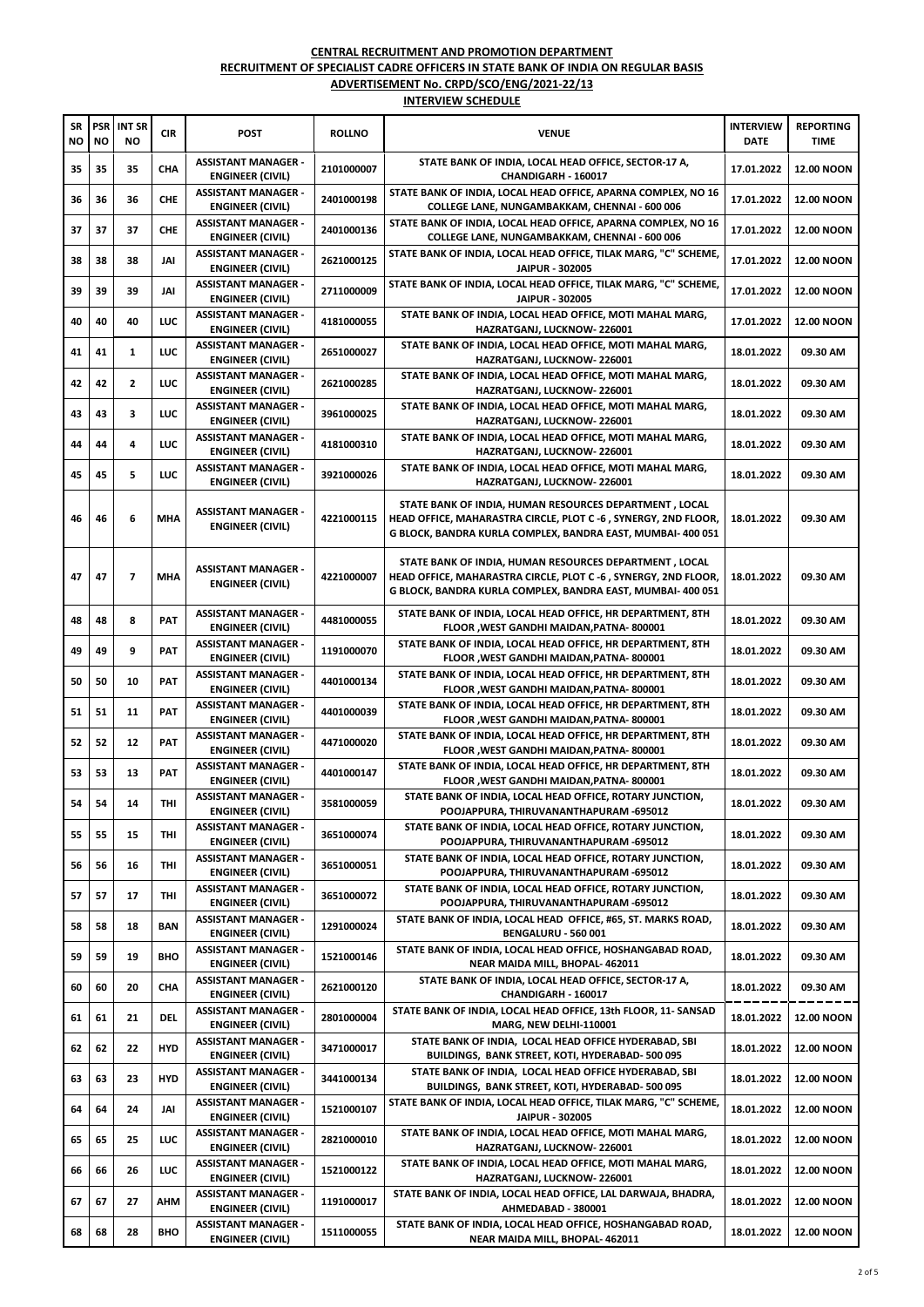| SR<br>NO | <b>PSR</b><br>NO | <b>INT SR</b><br>NO | <b>CIR</b> | <b>POST</b>                                           | <b>ROLLNO</b> | <b>VENUE</b>                                                                                                   | <b>INTERVIEW</b><br><b>DATE</b> | <b>REPORTING</b><br>TIME |
|----------|------------------|---------------------|------------|-------------------------------------------------------|---------------|----------------------------------------------------------------------------------------------------------------|---------------------------------|--------------------------|
| 69       | 69               | 29                  | <b>BHO</b> | <b>ASSISTANT MANAGER -</b><br>ENGINEER (CIVIL)        | 1521000125    | STATE BANK OF INDIA, LOCAL HEAD OFFICE, HOSHANGABAD ROAD,<br>NEAR MAIDA MILL, BHOPAL- 462011                   | 18.01.2022                      | <b>12.00 NOON</b>        |
| 70       | 70               | 30                  | <b>BHO</b> | <b>ASSISTANT MANAGER -</b><br><b>ENGINEER (CIVIL)</b> | 1511000003    | STATE BANK OF INDIA, LOCAL HEAD OFFICE, HOSHANGABAD ROAD,<br>NEAR MAIDA MILL, BHOPAL- 462011                   | 18.01.2022                      | <b>12.00 NOON</b>        |
| 71       | 71               | 31                  | <b>BHO</b> | <b>ASSISTANT MANAGER -</b><br><b>ENGINEER (CIVIL)</b> | 1521000132    | STATE BANK OF INDIA, LOCAL HEAD OFFICE, HOSHANGABAD ROAD,<br>NEAR MAIDA MILL, BHOPAL- 462011                   | 18.01.2022                      | <b>12.00 NOON</b>        |
| 72       | 72               | 32                  | <b>BHO</b> | <b>ASSISTANT MANAGER -</b><br><b>ENGINEER (CIVIL)</b> | 1541000068    | STATE BANK OF INDIA, LOCAL HEAD OFFICE, HOSHANGABAD ROAD,<br>NEAR MAIDA MILL, BHOPAL- 462011                   | 18.01.2022                      | <b>12.00 NOON</b>        |
| 73       | 73               | 33                  | <b>BHO</b> | <b>ASSISTANT MANAGER -</b><br><b>ENGINEER (CIVIL)</b> | 1521000099    | STATE BANK OF INDIA, LOCAL HEAD OFFICE, HOSHANGABAD ROAD,<br>NEAR MAIDA MILL, BHOPAL- 462011                   | 18.01.2022                      | <b>12.00 NOON</b>        |
| 74       | 74               | 34                  | <b>BHU</b> | <b>ASSISTANT MANAGER -</b><br><b>ENGINEER (CIVIL)</b> | 2401000071    | STATE BANK OF INDIA, LOCAL HEAD OFFICE, III/1, PANDIT JAWAHARLAL<br>NEHRU MARG, BHUBANESWAR-751001             | 18.01.2022                      | <b>12.00 NOON</b>        |
| 75       | 75               | 35                  | <b>BHU</b> | <b>ASSISTANT MANAGER -</b><br><b>ENGINEER (CIVIL)</b> | 1691000097    | STATE BANK OF INDIA, LOCAL HEAD OFFICE, III/1, PANDIT JAWAHARLAL<br>NEHRU MARG, BHUBANESWAR-751001             | 18.01.2022                      | <b>12.00 NOON</b>        |
| 76       | 76               | 36                  | CHA        | <b>ASSISTANT MANAGER -</b><br><b>ENGINEER (CIVIL)</b> | 2011000046    | STATE BANK OF INDIA, LOCAL HEAD OFFICE, SECTOR-17 A,<br>CHANDIGARH - 160017                                    | 18.01.2022                      | <b>12.00 NOON</b>        |
| 77       | 77               | 37                  | CHA        | <b>ASSISTANT MANAGER -</b><br>ENGINEER (CIVIL)        | 1801000041    | STATE BANK OF INDIA, LOCAL HEAD OFFICE, SECTOR-17 A,<br>CHANDIGARH - 160017                                    | 18.01.2022                      | <b>12.00 NOON</b>        |
| 78       | 78               | 38                  | CHA        | <b>ASSISTANT MANAGER -</b><br><b>ENGINEER (CIVIL)</b> | 1801000030    | STATE BANK OF INDIA, LOCAL HEAD OFFICE, SECTOR-17 A,<br>CHANDIGARH - 160017                                    | 18.01.2022                      | <b>12.00 NOON</b>        |
| 79       | 79               | 39                  | CHA        | <b>ASSISTANT MANAGER -</b><br><b>ENGINEER (CIVIL)</b> | 1801000079    | STATE BANK OF INDIA, LOCAL HEAD OFFICE, SECTOR-17 A,<br>CHANDIGARH - 160017                                    | 18.01.2022                      | <b>12.00 NOON</b>        |
| 80       | 80               | 40                  | CHA        | <b>ASSISTANT MANAGER -</b><br>ENGINEER (CIVIL)        | 1811000014    | STATE BANK OF INDIA, LOCAL HEAD OFFICE, SECTOR-17 A,<br>CHANDIGARH - 160017                                    | 18.01.2022                      | <b>12.00 NOON</b>        |
| 81       | 81               | 1                   | CHA        | <b>ASSISTANT MANAGER -</b><br><b>ENGINEER (CIVIL)</b> | 2091000011    | STATE BANK OF INDIA, LOCAL HEAD OFFICE, SECTOR-17 A,<br>CHANDIGARH - 160017                                    | 19.01.2022                      | 09.30 AM                 |
| 82       | 82               | 2                   | <b>CHE</b> | <b>ASSISTANT MANAGER -</b><br>ENGINEER (CIVIL)        | 2401000219    | STATE BANK OF INDIA, LOCAL HEAD OFFICE, APARNA COMPLEX, NO 16<br>COLLEGE LANE, NUNGAMBAKKAM, CHENNAI - 600 006 | 19.01.2022                      | 09.30 AM                 |
| 83       | 83               | 3                   | <b>CHE</b> | <b>ASSISTANT MANAGER -</b><br><b>ENGINEER (CIVIL)</b> | 2401000190    | STATE BANK OF INDIA, LOCAL HEAD OFFICE, APARNA COMPLEX, NO 16<br>COLLEGE LANE, NUNGAMBAKKAM, CHENNAI - 600 006 | 19.01.2022                      | 09.30 AM                 |
| 84       | 84               | 4                   | <b>DEL</b> | <b>ASSISTANT MANAGER -</b><br><b>ENGINEER (CIVIL)</b> | 2621000016    | STATE BANK OF INDIA, LOCAL HEAD OFFICE, 13th FLOOR, 11- SANSAD<br>MARG, NEW DELHI-110001                       | 19.01.2022                      | 09.30 AM                 |
| 85       | 85               | 5                   | del        | <b>ASSISTANT MANAGER -</b><br><b>ENGINEER (CIVIL)</b> | 2621000219    | STATE BANK OF INDIA, LOCAL HEAD OFFICE, 13th FLOOR, 11- SANSAD<br>MARG, NEW DELHI-110001                       | 19.01.2022                      | 09.30 AM                 |
| 86       | 86               | 6                   | DEL        | <b>ASSISTANT MANAGER -</b><br>ENGINEER (CIVIL)        | 3961000012    | STATE BANK OF INDIA, LOCAL HEAD OFFICE, 13th FLOOR, 11- SANSAD<br><b>MARG, NEW DELHI-110001</b>                | 19.01.2022                      | 09.30 AM                 |
| 87       | 87               | 7                   | DEL        | <b>ASSISTANT MANAGER -</b><br><b>ENGINEER (CIVIL)</b> | 2661000038    | STATE BANK OF INDIA, LOCAL HEAD OFFICE, 13th FLOOR, 11- SANSAD<br>MARG, NEW DELHI-110001                       | 19.01.2022                      | 09.30 AM                 |
| 88       | 88               | 8                   | <b>DEL</b> | <b>ASSISTANT MANAGER -</b><br>ENGINEER (CIVIL)        | 2621000218    | STATE BANK OF INDIA, LOCAL HEAD OFFICE, 13th FLOOR, 11- SANSAD<br>MARG, NEW DELHI-110001                       | 19.01.2022                      | 09.30 AM                 |
| 89       | 89               | 9                   | <b>DEL</b> | <b>ASSISTANT MANAGER -</b><br><b>ENGINEER (CIVIL)</b> | 2621000223    | STATE BANK OF INDIA, LOCAL HEAD OFFICE, 13th FLOOR, 11- SANSAD<br><b>MARG, NEW DELHI-110001</b>                | 19.01.2022                      | 09.30 AM                 |
| 90       | 90               | 10                  | <b>DEL</b> | <b>ASSISTANT MANAGER -</b><br><b>ENGINEER (CIVIL)</b> | 2621000012    | STATE BANK OF INDIA, LOCAL HEAD OFFICE, 13th FLOOR, 11- SANSAD<br>MARG, NEW DELHI-110001                       | 19.01.2022                      | 09.30 AM                 |
| 91       | 91               | 11                  | del        | <b>ASSISTANT MANAGER -</b><br><b>ENGINEER (CIVIL)</b> | 2621000072    | STATE BANK OF INDIA, LOCAL HEAD OFFICE, 13th FLOOR, 11- SANSAD<br>MARG, NEW DELHI-110001                       | 19.01.2022                      | 09.30 AM                 |
| 92       | 92               | 12                  | <b>HYD</b> | <b>ASSISTANT MANAGER -</b><br>ENGINEER (CIVIL)        | 1691000122    | STATE BANK OF INDIA, LOCAL HEAD OFFICE HYDERABAD, SBI<br>BUILDINGS, BANK STREET, KOTI, HYDERABAD- 500 095      | 19.01.2022                      | 09.30 AM                 |
| 93       | 93               | 13                  | <b>HYD</b> | <b>ASSISTANT MANAGER -</b><br><b>ENGINEER (CIVIL)</b> | 3441000204    | STATE BANK OF INDIA, LOCAL HEAD OFFICE HYDERABAD, SBI<br>BUILDINGS, BANK STREET, KOTI, HYDERABAD- 500 095      | 19.01.2022                      | 09.30 AM                 |
| 94       | 94               | 14                  | HYD        | <b>ASSISTANT MANAGER -</b><br>ENGINEER (CIVIL)        | 3441000233    | STATE BANK OF INDIA, LOCAL HEAD OFFICE HYDERABAD, SBI<br>BUILDINGS, BANK STREET, KOTI, HYDERABAD- 500 095      | 19.01.2022                      | 09.30 AM                 |
| 95       | 95               | 15                  | JAI        | <b>ASSISTANT MANAGER -</b><br><b>ENGINEER (CIVIL)</b> | 2711000015    | STATE BANK OF INDIA, LOCAL HEAD OFFICE, TILAK MARG, "C" SCHEME,<br>JAIPUR - 302005                             | 19.01.2022                      | 09.30 AM                 |
| 96       | 96               | 16                  | JAI        | <b>ASSISTANT MANAGER -</b><br><b>ENGINEER (CIVIL)</b> | 2711000040    | STATE BANK OF INDIA, LOCAL HEAD OFFICE, TILAK MARG, "C" SCHEME,<br>JAIPUR - 302005                             | 19.01.2022                      | 09.30 AM                 |
| 97       | 97               | 17                  | JAI        | <b>ASSISTANT MANAGER -</b><br><b>ENGINEER (CIVIL)</b> | 2661000003    | STATE BANK OF INDIA, LOCAL HEAD OFFICE, TILAK MARG, "C" SCHEME,<br>JAIPUR - 302005                             | 19.01.2022                      | 09.30 AM                 |
| 98       | 98               | 18                  | KOL        | <b>ASSISTANT MANAGER -</b><br>ENGINEER (CIVIL)        | 2621000086    | STATE BANK OF INDIA, LOCAL HEAD OFFICE, SAMRIDDHI BHAVAN,B<br>BLOCK, 1- STRAND ROAD, KOLKATA-700001            | 19.01.2022                      | 09.30 AM                 |
| 99       | 99               | 19                  | KOL        | <b>ASSISTANT MANAGER -</b><br><b>ENGINEER (CIVIL)</b> | 3841000121    | STATE BANK OF INDIA, LOCAL HEAD OFFICE, SAMRIDDHI BHAVAN,B<br>BLOCK, 1- STRAND ROAD, KOLKATA-700001            | 19.01.2022                      | 09.30 AM                 |
| 100      | 100              | 20                  | KOL        | <b>ASSISTANT MANAGER -</b><br>ENGINEER (CIVIL)        | 3841000122    | STATE BANK OF INDIA, LOCAL HEAD OFFICE, SAMRIDDHI BHAVAN,B<br>BLOCK, 1- STRAND ROAD, KOLKATA-700001            | 19.01.2022                      | 09.30 AM                 |
| 101 101  |                  | 21                  | LUC        | <b>ASSISTANT MANAGER -</b><br>ENGINEER (CIVIL)        | 2821000013    | STATE BANK OF INDIA, LOCAL HEAD OFFICE, MOTI MAHAL MARG,<br>HAZRATGANJ, LUCKNOW-226001                         | 19.01.2022                      | <b>12.00 NOON</b>        |
| 102 102  |                  | 22                  | LUC        | <b>ASSISTANT MANAGER -</b><br>ENGINEER (CIVIL)        | 3971000036    | STATE BANK OF INDIA, LOCAL HEAD OFFICE, MOTI MAHAL MARG,<br>HAZRATGANJ, LUCKNOW-226001                         | 19.01.2022                      | <b>12.00 NOON</b>        |
| 103 103  |                  | 23                  | LUC        | <b>ASSISTANT MANAGER -</b><br><b>ENGINEER (CIVIL)</b> | 2711000173    | STATE BANK OF INDIA, LOCAL HEAD OFFICE, MOTI MAHAL MARG,<br>HAZRATGANJ, LUCKNOW-226001                         | 19.01.2022                      | <b>12.00 NOON</b>        |
|          | 104 104          | 24                  | LUC.       | <b>ASSISTANT MANAGER -</b><br><b>ENGINEER (CIVIL)</b> | 2621000263    | STATE BANK OF INDIA, LOCAL HEAD OFFICE, MOTI MAHAL MARG,<br>HAZRATGANJ, LUCKNOW-226001                         | 19.01.2022                      | <b>12.00 NOON</b>        |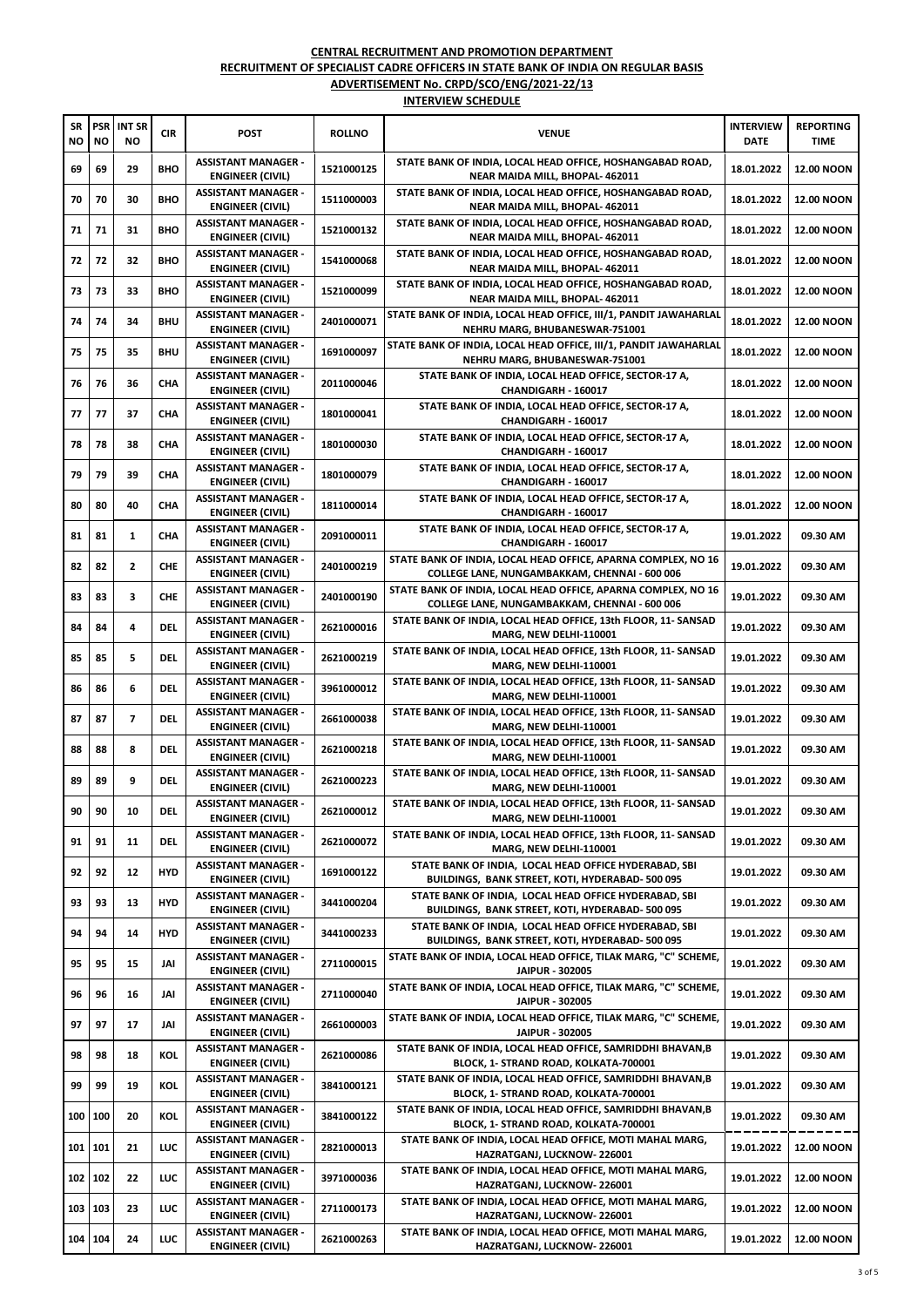| <b>SR</b><br>NO | <b>PSR</b><br>NO | <b>INT SR</b><br><b>NO</b> | <b>CIR</b> | <b>POST</b>                                                | <b>ROLLNO</b> | <b>VENUE</b>                                                                                                                                                                            | <b>INTERVIEW</b><br><b>DATE</b> | <b>REPORTING</b><br>TIME |
|-----------------|------------------|----------------------------|------------|------------------------------------------------------------|---------------|-----------------------------------------------------------------------------------------------------------------------------------------------------------------------------------------|---------------------------------|--------------------------|
| 105             | 105              | 25                         | LUC        | <b>ASSISTANT MANAGER -</b><br>ENGINEER (CIVIL)             | 3961000037    | STATE BANK OF INDIA, LOCAL HEAD OFFICE, MOTI MAHAL MARG,<br>HAZRATGANJ, LUCKNOW-226001                                                                                                  | 19.01.2022                      | <b>12.00 NOON</b>        |
| 106             | 106              | 26                         | LUC        | <b>ASSISTANT MANAGER -</b><br><b>ENGINEER (CIVIL)</b>      | 3971000010    | STATE BANK OF INDIA, LOCAL HEAD OFFICE, MOTI MAHAL MARG,<br>HAZRATGANJ, LUCKNOW-226001                                                                                                  | 19.01.2022                      | <b>12.00 NOON</b>        |
| 107             | 107              | 27                         | LUC        | <b>ASSISTANT MANAGER -</b><br><b>ENGINEER (CIVIL)</b>      | 2621000256    | STATE BANK OF INDIA, LOCAL HEAD OFFICE, MOTI MAHAL MARG,<br>HAZRATGANJ, LUCKNOW-226001                                                                                                  | 19.01.2022                      | <b>12.00 NOON</b>        |
| 108             | 108              | 28                         | LUC        | <b>ASSISTANT MANAGER -</b><br>ENGINEER (CIVIL)             | 1521000101    | STATE BANK OF INDIA, LOCAL HEAD OFFICE, MOTI MAHAL MARG,<br>HAZRATGANJ, LUCKNOW-226001                                                                                                  | 19.01.2022                      | <b>12.00 NOON</b>        |
| 109             | 109              | 29                         | LUC        | <b>ASSISTANT MANAGER -</b><br><b>ENGINEER (CIVIL)</b>      | 3441000055    | STATE BANK OF INDIA, LOCAL HEAD OFFICE, MOTI MAHAL MARG,<br>HAZRATGANJ, LUCKNOW-226001                                                                                                  | 19.01.2022                      | <b>12.00 NOON</b>        |
| 110 110         |                  | 30                         | LUC        | <b>ASSISTANT MANAGER -</b><br><b>ENGINEER (CIVIL)</b>      | 2651000038    | STATE BANK OF INDIA, LOCAL HEAD OFFICE, MOTI MAHAL MARG,<br>HAZRATGANJ, LUCKNOW-226001                                                                                                  | 19.01.2022                      | <b>12.00 NOON</b>        |
| 111 111         |                  | 31                         | <b>MHA</b> | <b>ASSISTANT MANAGER -</b><br><b>ENGINEER (CIVIL)</b>      | 2621000152    | STATE BANK OF INDIA, HUMAN RESOURCES DEPARTMENT, LOCAL<br>HEAD OFFICE, MAHARASTRA CIRCLE, PLOT C -6, SYNERGY, 2ND FLOOR,<br>G BLOCK, BANDRA KURLA COMPLEX, BANDRA EAST, MUMBAI- 400 051 | 19.01.2022                      | <b>12.00 NOON</b>        |
| 112 112         |                  | 32                         | MHA        | <b>ASSISTANT MANAGER -</b><br><b>ENGINEER (CIVIL)</b>      | 4181000011    | STATE BANK OF INDIA, HUMAN RESOURCES DEPARTMENT, LOCAL<br>HEAD OFFICE, MAHARASTRA CIRCLE, PLOT C -6, SYNERGY, 2ND FLOOR,<br>G BLOCK, BANDRA KURLA COMPLEX, BANDRA EAST, MUMBAI- 400 051 | 19.01.2022                      | <b>12.00 NOON</b>        |
| 113 113         |                  | 33                         | PAT        | <b>ASSISTANT MANAGER -</b><br>ENGINEER (CIVIL)             | 4481000017    | STATE BANK OF INDIA, LOCAL HEAD OFFICE, HR DEPARTMENT, 8TH<br>FLOOR , WEST GANDHI MAIDAN, PATNA-800001                                                                                  | 19.01.2022                      | <b>12.00 NOON</b>        |
| 114             | 114              | 34                         | PAT        | <b>ASSISTANT MANAGER -</b><br><b>ENGINEER (CIVIL)</b>      | 4481000027    | STATE BANK OF INDIA, LOCAL HEAD OFFICE, HR DEPARTMENT, 8TH<br>FLOOR , WEST GANDHI MAIDAN, PATNA-800001                                                                                  | 19.01.2022                      | <b>12.00 NOON</b>        |
| 115 115         |                  | 35                         | PAT        | <b>ASSISTANT MANAGER -</b><br>ENGINEER (CIVIL)             | 4401000060    | STATE BANK OF INDIA, LOCAL HEAD OFFICE, HR DEPARTMENT, 8TH<br>FLOOR , WEST GANDHI MAIDAN, PATNA-800001                                                                                  | 19.01.2022                      | <b>12.00 NOON</b>        |
| 116 116         |                  | 36                         | THI        | <b>ASSISTANT MANAGER -</b><br><b>ENGINEER (CIVIL)</b>      | 3581000076    | STATE BANK OF INDIA, LOCAL HEAD OFFICE, ROTARY JUNCTION,<br>POOJAPPURA, THIRUVANANTHAPURAM -695012                                                                                      | 19.01.2022                      | <b>12.00 NOON</b>        |
| 117             | 117              | 37                         | THI        | <b>ASSISTANT MANAGER -</b><br><b>ENGINEER (CIVIL)</b>      | 2391000006    | STATE BANK OF INDIA, LOCAL HEAD OFFICE, ROTARY JUNCTION,<br>POOJAPPURA, THIRUVANANTHAPURAM -695012                                                                                      | 19.01.2022                      | <b>12.00 NOON</b>        |
| 118 118         |                  | 38                         | THI        | <b>ASSISTANT MANAGER -</b><br><b>ENGINEER (CIVIL)</b>      | 3651000045    | STATE BANK OF INDIA, LOCAL HEAD OFFICE, ROTARY JUNCTION,<br>POOJAPPURA, THIRUVANANTHAPURAM -695012                                                                                      | 19.01.2022                      | <b>12.00 NOON</b>        |
| 119             | 119              | 39                         | THI        | <b>ASSISTANT MANAGER -</b><br>ENGINEER (CIVIL)             | 2401000013    | STATE BANK OF INDIA, LOCAL HEAD OFFICE, ROTARY JUNCTION,<br>POOJAPPURA, THIRUVANANTHAPURAM -695012                                                                                      | 19.01.2022                      | <b>12.00 NOON</b>        |
| 120             | 1                | 1                          | AMA        | <b>ASSISTANT MANAGER -</b><br><b>ENGINEER (ELECTRICAL)</b> | 3411000084    | STATE BANK OF INDIA, LOCAL HEAD OFFICE AMARAVATI, ABIDS ROAD,<br>GUNFOUNDRY, HYDERABAD - 500001                                                                                         | 20.01.2022                      | 09.30 AM                 |
| 121             | 2                | 2                          | DEL        | <b>ASSISTANT MANAGER -</b><br><b>ENGINEER (ELECTRICAL)</b> | 2651000017    | STATE BANK OF INDIA, LOCAL HEAD OFFICE, 13th FLOOR, 11- SANSAD<br>MARG, NEW DELHI-110001                                                                                                | 20.01.2022                      | 09.30 AM                 |
| 122             | з                | 3                          | DEL        | <b>ASSISTANT MANAGER -</b><br><b>ENGINEER (ELECTRICAL)</b> | 2751000002    | STATE BANK OF INDIA, LOCAL HEAD OFFICE, 13th FLOOR, 11- SANSAD<br>MARG, NEW DELHI-110001                                                                                                | 20.01.2022                      | 09.30 AM                 |
| 123             | 4                | 4                          | AMA        | <b>ASSISTANT MANAGER -</b><br><b>ENGINEER (ELECTRICAL)</b> | 4221000190    | STATE BANK OF INDIA, LOCAL HEAD OFFICE AMARAVATI, ABIDS ROAD,<br>GUNFOUNDRY, HYDERABAD - 500001                                                                                         | 20.01.2022                      | 09.30 AM                 |
| 124             | 5                | 5                          | <b>HYD</b> | <b>ASSISTANT MANAGER -</b><br><b>ENGINEER (ELECTRICAL)</b> | 1691000022    | STATE BANK OF INDIA, LOCAL HEAD OFFICE HYDERABAD, SBI<br>BUILDINGS, BANK STREET, KOTI, HYDERABAD- 500 095                                                                               | 20.01.2022                      | 09.30 AM                 |
| 125             | 6                | 6                          | HYD        | ASSISTANT MANAGER -<br><b>ENGINEER (ELECTRICAL)</b>        | 3471000003    | STATE BANK OF INDIA, LOCAL HEAD OFFICE HYDERABAD, SBI<br>BUILDINGS, BANK STREET, KOTI, HYDERABAD- 500 095                                                                               | 20.01.2022                      | 09.30 AM                 |
| 126             | 7                | 7                          | KOL        | <b>ASSISTANT MANAGER -</b><br><b>ENGINEER (ELECTRICAL)</b> | 3841000109    | STATE BANK OF INDIA, LOCAL HEAD OFFICE, SAMRIDDHI BHAVAN,B<br>BLOCK, 1- STRAND ROAD, KOLKATA-700001                                                                                     | 20.01.2022                      | 09.30 AM                 |
| 127             | 8                | 8                          | KOL        | <b>ASSISTANT MANAGER -</b><br><b>ENGINEER (ELECTRICAL)</b> | 2621000090    | STATE BANK OF INDIA, LOCAL HEAD OFFICE, SAMRIDDHI BHAVAN,B<br>BLOCK, 1- STRAND ROAD, KOLKATA-700001                                                                                     | 20.01.2022                      | 09.30 AM                 |
| 128             | 9                | 9                          | MHA        | <b>ASSISTANT MANAGER -</b><br><b>ENGINEER (ELECTRICAL)</b> | 4191000051    | STATE BANK OF INDIA, HUMAN RESOURCES DEPARTMENT, LOCAL<br>HEAD OFFICE, MAHARASTRA CIRCLE, PLOT C -6, SYNERGY, 2ND FLOOR,<br>G BLOCK, BANDRA KURLA COMPLEX, BANDRA EAST, MUMBAI- 400 051 | 20.01.2022                      | 09.30 AM                 |
| 129             | 10               | 10                         | <b>MHA</b> | <b>ASSISTANT MANAGER -</b><br><b>ENGINEER (ELECTRICAL)</b> | 4401000044    | STATE BANK OF INDIA, HUMAN RESOURCES DEPARTMENT, LOCAL<br>HEAD OFFICE, MAHARASTRA CIRCLE, PLOT C -6, SYNERGY, 2ND FLOOR,<br>G BLOCK, BANDRA KURLA COMPLEX, BANDRA EAST, MUMBAI- 400 051 | 20.01.2022                      | 09.30 AM                 |
| 130             | 11               | 11                         | PAT        | <b>ASSISTANT MANAGER -</b><br><b>ENGINEER (ELECTRICAL)</b> | 2621000156    | STATE BANK OF INDIA, LOCAL HEAD OFFICE, HR DEPARTMENT, 8TH<br>FLOOR , WEST GANDHI MAIDAN, PATNA-800001                                                                                  | 20.01.2022                      | 09.30 AM                 |
| 131             | 12               | 12                         | AMA        | <b>ASSISTANT MANAGER -</b><br><b>ENGINEER (ELECTRICAL)</b> | 1191000072    | STATE BANK OF INDIA, LOCAL HEAD OFFICE AMARAVATI, ABIDS ROAD,<br>GUNFOUNDRY, HYDERABAD - 500001                                                                                         | 20.01.2022                      | 09.30 AM                 |
| 132             | 13               | 13                         | JAI        | <b>ASSISTANT MANAGER -</b><br><b>ENGINEER (ELECTRICAL)</b> | 2711000103    | STATE BANK OF INDIA, LOCAL HEAD OFFICE, TILAK MARG, "C" SCHEME,<br>JAIPUR - 302005                                                                                                      | 20.01.2022                      | 09.30 AM                 |
| 133             | 14               | 14                         | LUC        | <b>ASSISTANT MANAGER -</b><br><b>ENGINEER (ELECTRICAL)</b> | 4001000042    | STATE BANK OF INDIA, LOCAL HEAD OFFICE, MOTI MAHAL MARG,<br>HAZRATGANJ, LUCKNOW-226001                                                                                                  | 20.01.2022                      | 09.30 AM                 |
| 134             | 15               | 15                         | AMA        | <b>ASSISTANT MANAGER -</b><br><b>ENGINEER (ELECTRICAL)</b> | 1111000086    | STATE BANK OF INDIA, LOCAL HEAD OFFICE AMARAVATI, ABIDS ROAD,<br>GUNFOUNDRY, HYDERABAD - 500001                                                                                         | 20.01.2022                      | 09.30 AM                 |
| 135             | 16               | 16                         | <b>BHO</b> | <b>ASSISTANT MANAGER -</b><br><b>ENGINEER (ELECTRICAL)</b> | 1501000007    | STATE BANK OF INDIA, LOCAL HEAD OFFICE, HOSHANGABAD ROAD,<br>NEAR MAIDA MILL, BHOPAL- 462011                                                                                            | 20.01.2022                      | 09.30 AM                 |
| 136             | 17               | 17                         | <b>BHU</b> | <b>ASSISTANT MANAGER -</b><br><b>ENGINEER (ELECTRICAL)</b> | 1691000121    | STATE BANK OF INDIA, LOCAL HEAD OFFICE, III/1, PANDIT JAWAHARLAL<br>NEHRU MARG, BHUBANESWAR-751001                                                                                      | 20.01.2022                      | 09.30 AM                 |